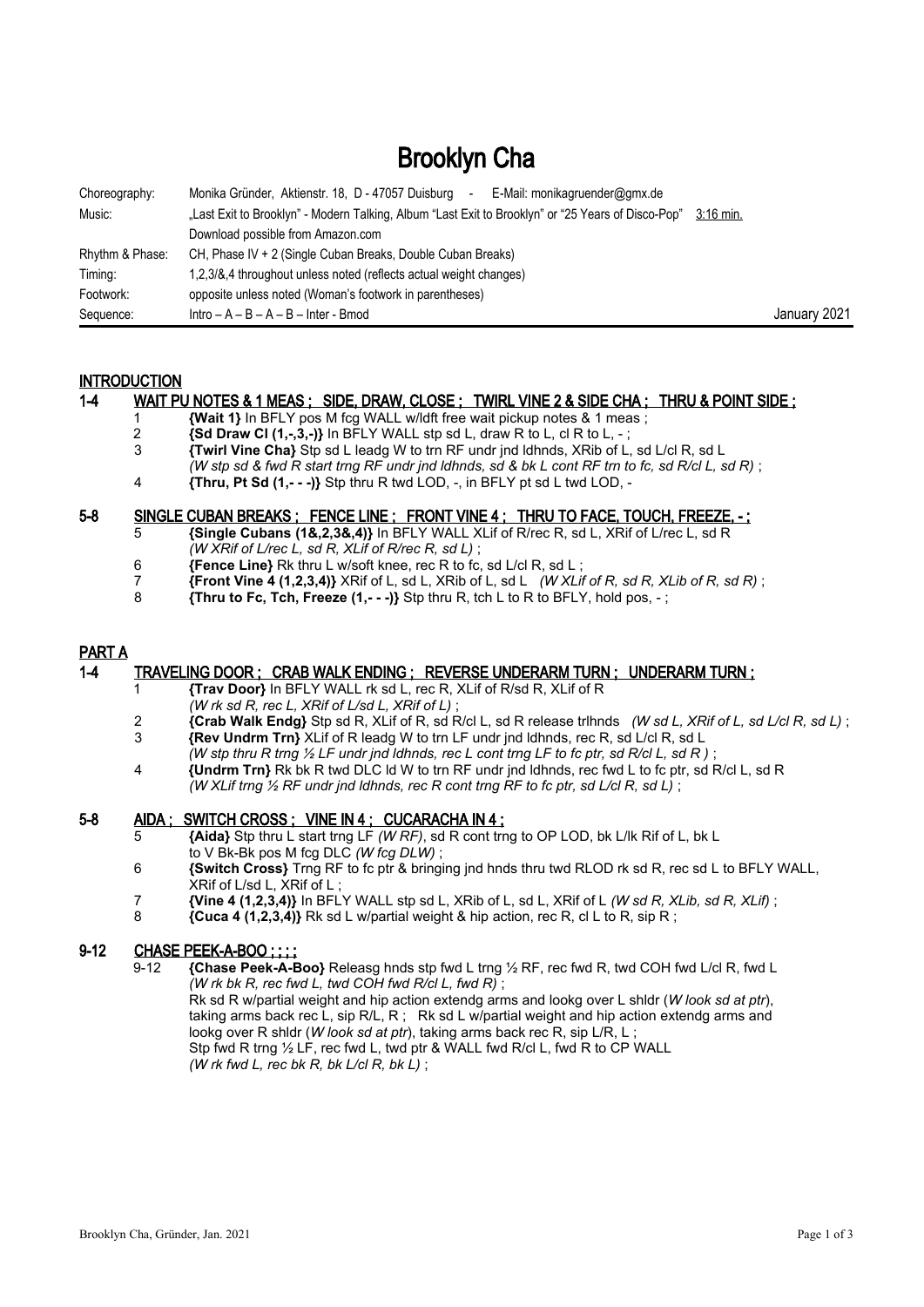# 13-16 CROSS BODY ; ; START CHASE WITH UNDERARM PASS ; FINISH CHASE WITH UNDERARM PASS IN 4 ;

- 13-14 **{X Body}** In CP WALL rk fwd L, rec R trng ¼ LF, sd L/cl R, sd L ; Trng 1/4 LF rk bk R bhnd L, rec fwd L to fc COH, sd R/cl L to R, sd R to CP COH; (*W rk bk R, fwd L to L-shaped pos, fwd R/cl L to R, fwd R ; Fwd L trng ¼ LF, fwd R trng ¼ LF, sd L/cl R, sd L ;)*
- 15 **{Start Chase Undrm Pass}** Release trlhnds fwd L trng ½ RF, rec fwd R twd WALL, fwd L/cl R, fwd L *(W rk bk R, rec fwd L, fwd R/cl L, fwd R to M's L sd)* ;
- 16 **{Fin in 4 (1,2,3,4)}** Rk bk R raisg jnd ldhnds leadg W to trn LF, rec fwd L, sd R, XLif of R to BFLY *(W fwd L start trng LF, fwd R trng ½ LF undr jnd hnds to fc ptr, sd L, XRif of L)* ;

# 17 STEP SIDE & HOLD ;

17 **{Sd, Hold (1,- - -)}** In BFLY WALL stp sd R twd RLOD, hold pos, -, - ;

## PART B

# 1-4 FENCE LINE ; NEW YORKER ; SPOT TURN ; FENCE LINE ;

- 1 **{Fence Line}** Repeat meas 6 of Intro ;
- 2 **{NY}** Releasg ldhnds & swvlg LF on L step thru R to OP LOD extendg free arm to the sd, bring arm bk to body rec L trng RF to fc ptr, blendg to BFLY stp sd R/cl L, sd R;
- 3 **{Spot Trn}** Releasg trlhnds XLif of R trng ½ RF bringing jnd ldhnds thru to RLOD,
- release ldhnds and rec R trng RF to BFLY, sd L/cl R, sd L ;
- 4 **{Fence Line}** Rk thru R w/soft knee, rec L to fc, sd R/cl L, sd R ;

#### 5-8 DOUBLE CUBAN BREAKS ; ; SHOULDER TO SHOULDER ; UNDERARM TURN ;

- 5-6 **{Dbl Cubans (1&,2&,3&,4)}** In BFLY WALL XLif of R/rec R, sd L/rec R, XLif of R/rec R, sd L *(W XRif of L/rec L, sd R/rec L, XRif of L/rec L, sd R)* ;
- XRif of L/rec L, sd R/rec L, XRif of L/rec L, sd R *(W XLif of R/rec R, sd L/rec R, XLif of R/rec R, sd L)* ;
- 7 **{Shldr-Shldr}** Rk fwd L outsd ptr to BFLY SCAR, rec R to BFLY WALL, sd L/cl R, sd L ;
- 8 **{Undrm Trn}** Repeat meas 4 of Part A ;

#### 9-12 TRIPLE CHA FORWARD ; ; TRIPLE CHA BACK ; ;

- 9-10 **{Triple Cha Fwd (1,2,3&,4; 1&,2,3&,4;)}** Swvlg LF on R rk bk L to OP LOD, in OP LOD rec fwd R, fwd L/lk Rib, fwd L; Fwd R/lk Lib, fwd R, fwd L/lk Rib, fwd L;
- 11-12 **{Triple Cha Bk (1,2,3&,4; 1&,2,3&,4;)}** In OP LOD rk fwd R, rec bk L, movg twd RLOD bk R/lk Lif, bk R ; Bk L/lk Rif, bk L, bk R/lk Lif, bk R ;

# 13-16 ROCK BACK, RECOVER INTO CIRCLE AWAY & TOGETHER ; ; LARIAT ; ;

- 13-14 **{Rk Bk, Rec into Circle}** In OP LOD rk bk L, rec fwd R, releasg hnds move away from ptr in a LF *(W RF)* circular pattern fwd L/R, L to fc DRC *(W fc DRW)* ; Finishg the circular pattern move fwd R, fwd L, fwd R/L, R to BFLY WALL w/W slightly to M's R sd;
- 15-16 **{Lariat}** Leadg W to circle CW w/ldhnds jnd high rk sd L w/partial weight and hip action, rec R, sip L/R, L ; Sd R w/partial weight and hip action, rec L, sip R/L, R to BFLY WALL ; *(W does a CW circle around ptr fwd R, fwd L, fwd R/L, R ; Fwd L, fwd R, fwd L/R, L to fc ptr ;)*

# 17 SIDE, DRAW, CLOSE ;

17 **{Sd Draw Cl (1,-,3,-)}** Repeat meas 2 of Intro ;

note: 2<sup>nd</sup> time through replace meas 17 of Part B by "Sd, Cl, Pt sd, -;"

#### INTER

# 1-4 SINGLE CUBAN BREAKS ; SINGLE CUBAN BREAK INTO ROLL 3 ; SINGLE CUBAN BREAKS ; FRONT VINE 4 ;

- 
- 1 **{Single Cubans (1&,2,3&,4)}** In BFLY WALL repeat meas 5 of Intro ; 2 **{Single Cuban into Roll 3 (1&,2,3,4)}** XLif of R/rec R, sd L releasg hnds start trng LF *(W RF)* movg twd LOD, cl R cont trng, bk & sd L finish full trn to BFLY WALL ;
- 3 **{Single Cubans (1&,2,3&,4)}** In BFLY WALL XRif of L/rec L, sd R, XLif of R/rec R, sd L *(W XLif of R/rec R, sd L, XRif of L/rec L, sd R)* ;
- 4 **{Front Vine 4 (1,2,3,4)}** Repeat meas 7 of Intro ;